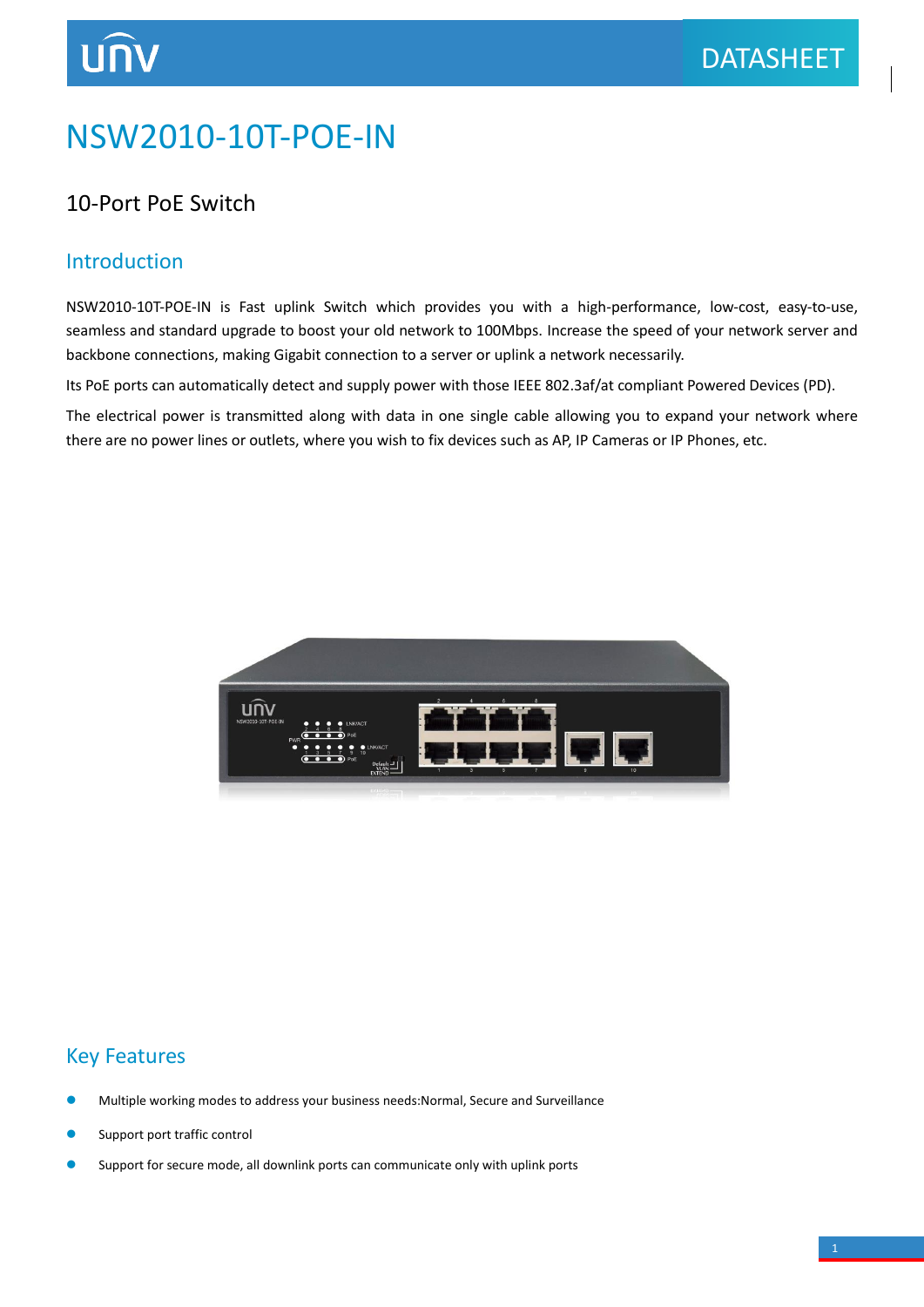# UNV

- Up to 250m transmission distance on surveillance mode
- **Support buffer optimization**
- All metal housing, safe and reliable

### Specifications

| Model                           | Description                                                                                                         |
|---------------------------------|---------------------------------------------------------------------------------------------------------------------|
| Ports                           | 10×100Mbps network ports (RJ45), including 8 PoE ports                                                              |
| Standards                       | IEEE802.3, IEEE802.3u, IEEE802.3az, IEEE802.3x, IEEE802.3af, IEEE802.3at                                            |
| Switching capacity              | 2Gbps                                                                                                               |
| Forwarding performance          | 1.49Mpps                                                                                                            |
| Packet Buffer                   | 2Mbit                                                                                                               |
| <b>MAC</b>                      | 8K                                                                                                                  |
| Dimensions (W×D×H)              | 220mm x 150mm x 44mm(8.7"×5.9"×1.7")                                                                                |
| Weight                          | $<$ 1.22 $kg$                                                                                                       |
| Power supply                    | AC: 100-240V, 50/60Hz                                                                                               |
| PoE                             | 802.3at/af                                                                                                          |
| Max. PoE Power                  | Max capacity: 120W<br>Max capacity for single port: 30W                                                             |
| Switch Power                    | 122W                                                                                                                |
| <b>Surge Protection</b>         | Common mode $\pm$ 6KV<br>Differential mode $\pm$ 4KV                                                                |
| Electrostatic standard          | Common mode $\pm$ 6KV<br>Differential mode $±8$ KV                                                                  |
| <b>Cooling Fans</b>             | 0                                                                                                                   |
| Mean Time Between Failure(MTBF) | >50000 hours                                                                                                        |
| Ambient temperature             | 0°C-45°C (32°F-113°F)                                                                                               |
| Operating humidity              | 10%~90% (noncondensing)                                                                                             |
| Storage humidity                | 5%~90% (noncondensing)                                                                                              |
| Indicator                       | PWR:<br>Steady on: AC input is normal<br>Off: No AC input                                                           |
|                                 | PoE:<br>Off: No PoE power supply<br>Steady on: PoE power supply is normal<br>Flashing: PoE power supply is abnormal |
|                                 | LINK/ACT:<br>Off: No link<br>Steady: Linked at 10/100Mbps<br>Flashing: Transmitting data                            |